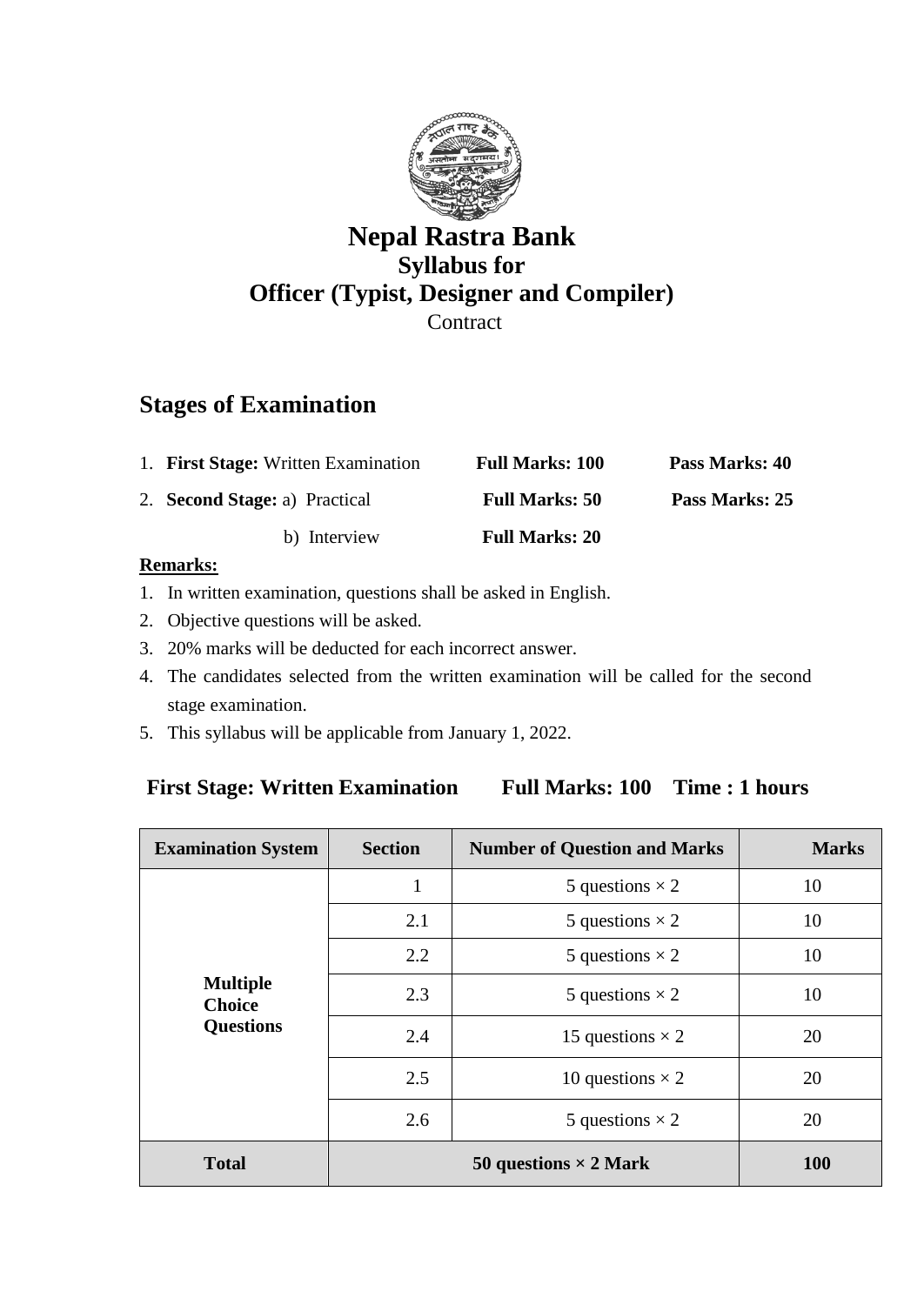#### **1. General Awareness and service related general subject**

- 1.1 Geographical, socio-cultural, economic and demography of Nepal
- 1.2 The Constitution of Nepal
- 1.3 Governance system and Government (Federal, Provincial and Local)
- 1.4 Government planning, budgeting and accounting system
- 1.5 Major events and current affairs of national and international importance
- 1.6 Banking and financial sector of Nepal
- 1.7 Nepal Rastra Bank : history, objectives, organizational structure and functions

#### **2. Technical Subject**

#### **2.1 Computer Fundamentals**

- 2.1.1 Computer: Definition, History, Generation, Characteristics, Types & Applications.
- 2.1.2 Overview of a computer system:-
	- Data and Data Processing
	- Hardware : Definition; Input Unit, Output Unit, Storage Device
	- Software: Definition and Types, Programming Language
	- Liveware, Firmware and Cache Memory
- 2.1.3 Concept of Computer related threats (virus, worms, Trojan, phishing etc) remedies and protection
- 2.1.4 Concept of Multimedia
- 2.1.5 File Management basic:
	- Physical Structure of the storage device
	- Concept of File and folder
	- Wildcards and filepath
	- Type of files and file extensions
- 2.1.6 Computer Networking
	- Introduction to Networking
	- Types of Network (LAN, MAN, WAN etc)
	- Setting of computer Network
	- Concept of E-mail / Internet / Extranet / Intranet, World Wide Web (WWW)
	- Familiarity with internet browsers (e.g Internet explorer, Firefox, Opera, Safari, Google Chrome etc)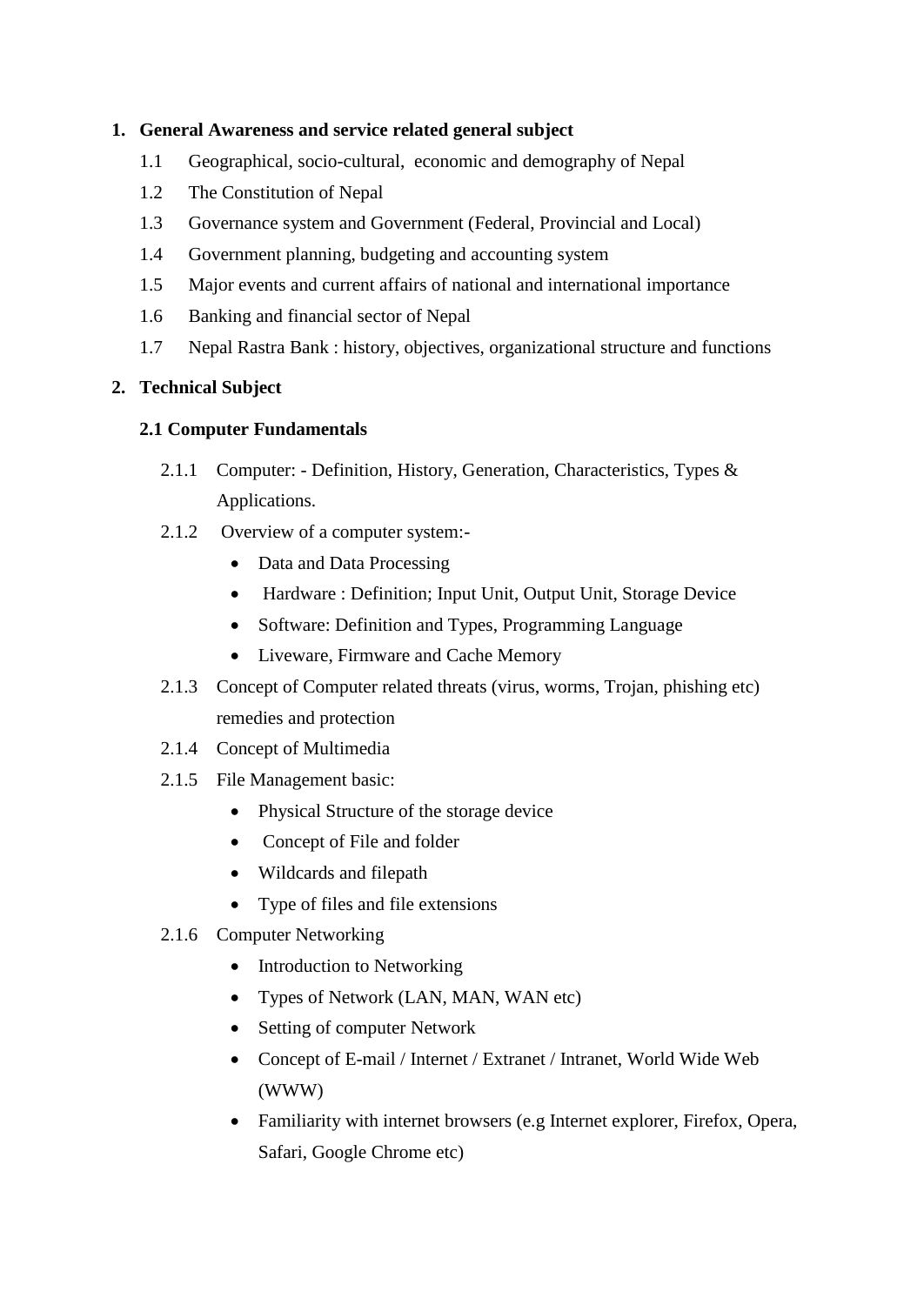- Introduction to IP address, subnet mask and default gateway
- Introduction to Network Media, Topology and Protocol
- 2.1.7 Introduction to ASCII and Unicode standards
- 2.1.8 IT related Policies in Nepal and Nepal Rastra Bank
- 2.1.9 Document Protection

#### **2.2 Word Processing**

- 2.2.1 Concept and types of Word Processing
- 2.2.2 Introduction to Word Processor:
	- Creating, Saving and Opening the documents
	- Elements of Word Processing Environment (Menu, Toolbars, Status bar, Rulers, Scrollbars, etc.)
	- Copying, Moving, Deleting and Formatting Text (Font, Size, Color, Alignment, line & paragraph spacing)
	- Finding and Replacing Text
	- Familiar with Devnagari Fonts
	- Creating and Manipulating Tables
	- Borders and Shading
	- Use of Indentation and Tab Setting
	- Creating Newspaper Style Documents Using Column
	- Inserting Header, Footer, Footnotes, Endnotes, Page Numbers, File, Page break, Section break, Graphics, Pictures, Charts, Word Art, Symbols & Organization Chart, macro
	- Changing Default settings
	- Customizing menu & toolbars
	- Document Protection
	- Setting Page Layout, Previewing and Printing Documents

#### **2.3 Electronic Spreadsheet**

- 2.3.1 Concept of Electronic Spreadsheet
- 2.3.2 Types of Electronic Spreadsheet
- 2.3.3 Organization of Electronic Spreadsheet application (Cells, Rows, Columns, Worksheet, Workbook and Workspace)
	- Introduction to spreadsheet application
	- Creating, Opening and Saving Workbook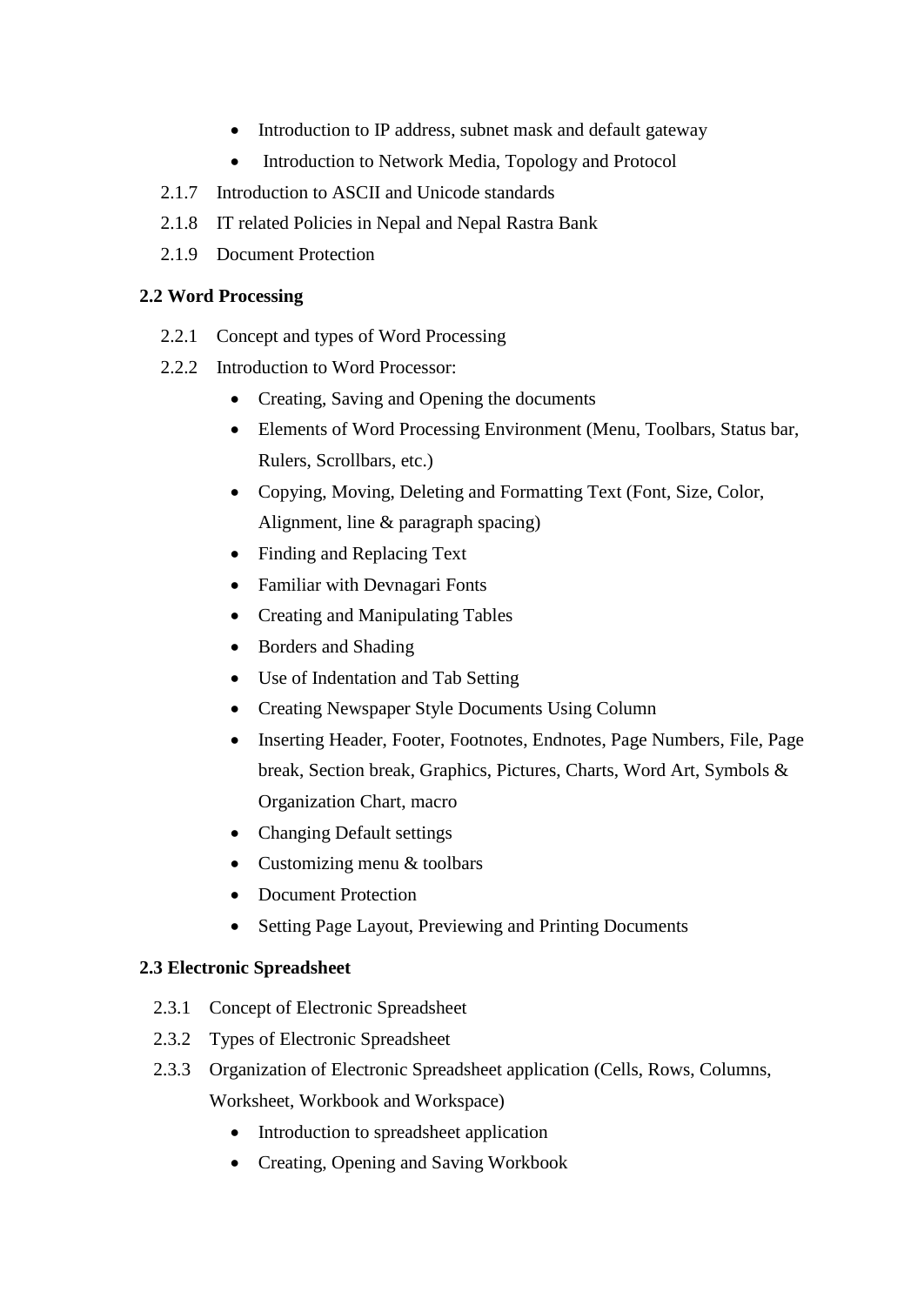- Elements of Electronic Spreadsheet Environment (Menu, Toolbars, Status bar, Rulers, Scrollbars, etc.)
- Editing, Copying, Moving, Deleting Cell Contents, pivot table, macro etc.
- Formatting Cells (Font, Border, Pattern, Alignment, Number and Protection)
- Formatting Rows, Column and Sheets
- Using Formula Relative Cell and Absolute Cell Reference
- Using basic Functions
- Creating Chart
- Inserting Header and Footer
- Customizing Menu & Toolbars
- Importing from and Exporting into other Formats
- Page Setting, Previewing and Printing

#### **2.4 Graphic Design**

- 2.4.1 Fundamentals of Graphic Design
- 2.4.2 Basics & Features of graphic design software
- 2.4.3 Designing for the Web
- 2.4.4 Overview of the Design Process
- 2.4.5 Understanding Objects, Color Models, Resolution, Text Editing and Effects, color separations
- 2.4.6 Image Adjustment, Retouching, Formats and their Differences
- 2.4.7 Simple and Complex Range Selections
- 2.4.8 Object Deformation, Combining Objects, Blending Objects
- 2.4.9 Working with Layers, Channels, Colors and Gradients, Tonal Correction
- 2.4.10 Basics of Typography
- 2.4.11 Commonly Used Graphic Designing Software : Introduction, Basics & Features
	- Designing with Adobe Photoshop
	- Designing with Adobe Illustrator
	- Free Hand : Gesture drawing, Contour line drawing, Rendering phase
	- Indesign : Work Area, Documents, Frames, Editing Text, Typography, Colors, Linking graphics, Tables, Vector graphics, Transparency, Interactive document
	- Designing with Corel draw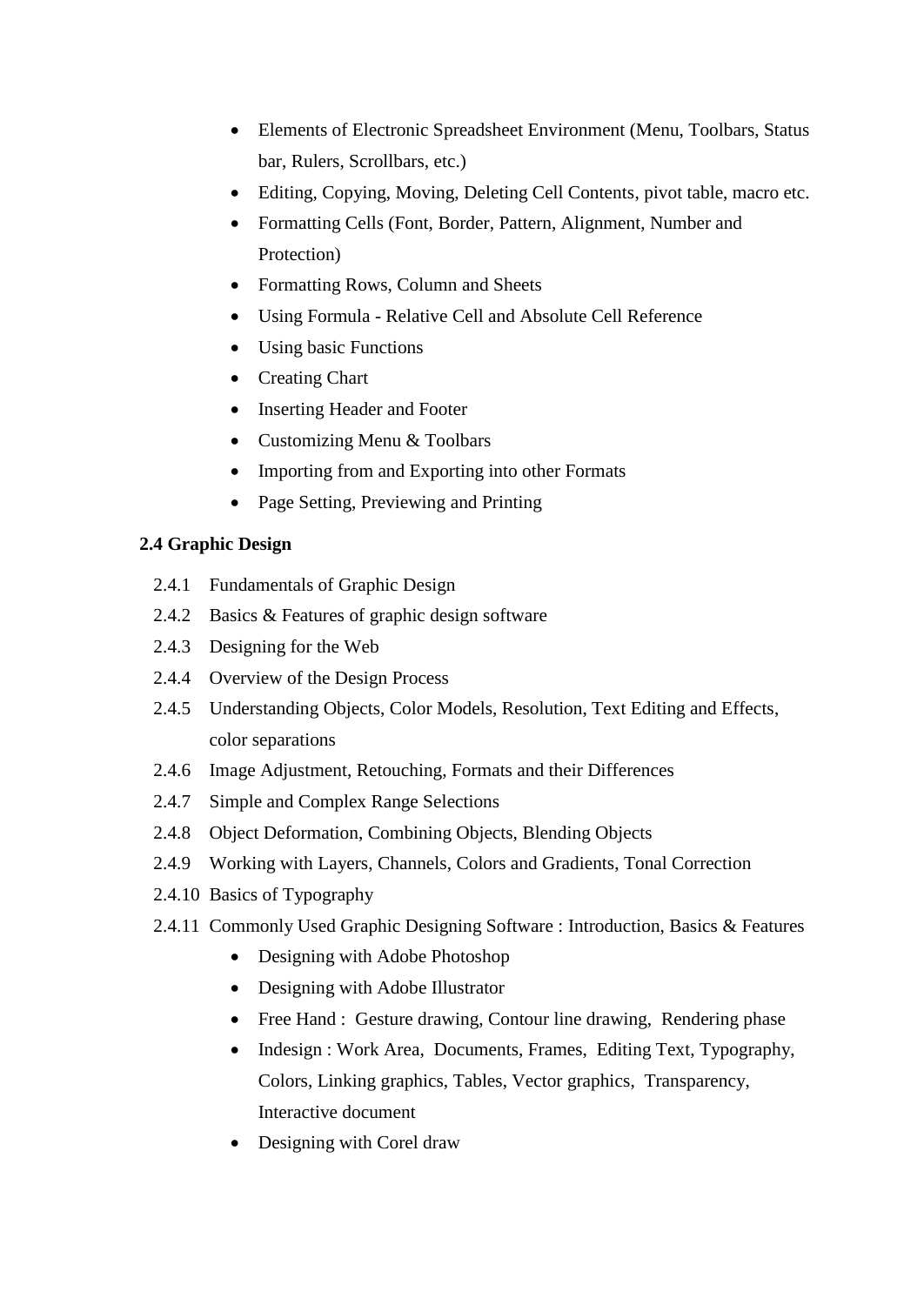### 2.5 **Basic Designing** :

- Logo, Template, Visiting card/Brochures, Banner, Cover Page
- Infographic Designing
- Vector image Designing
- UI Designing Concept
- **2.6** Document Compilation, Layout and Formatting: Book, Report, magazine, brochure

etc.